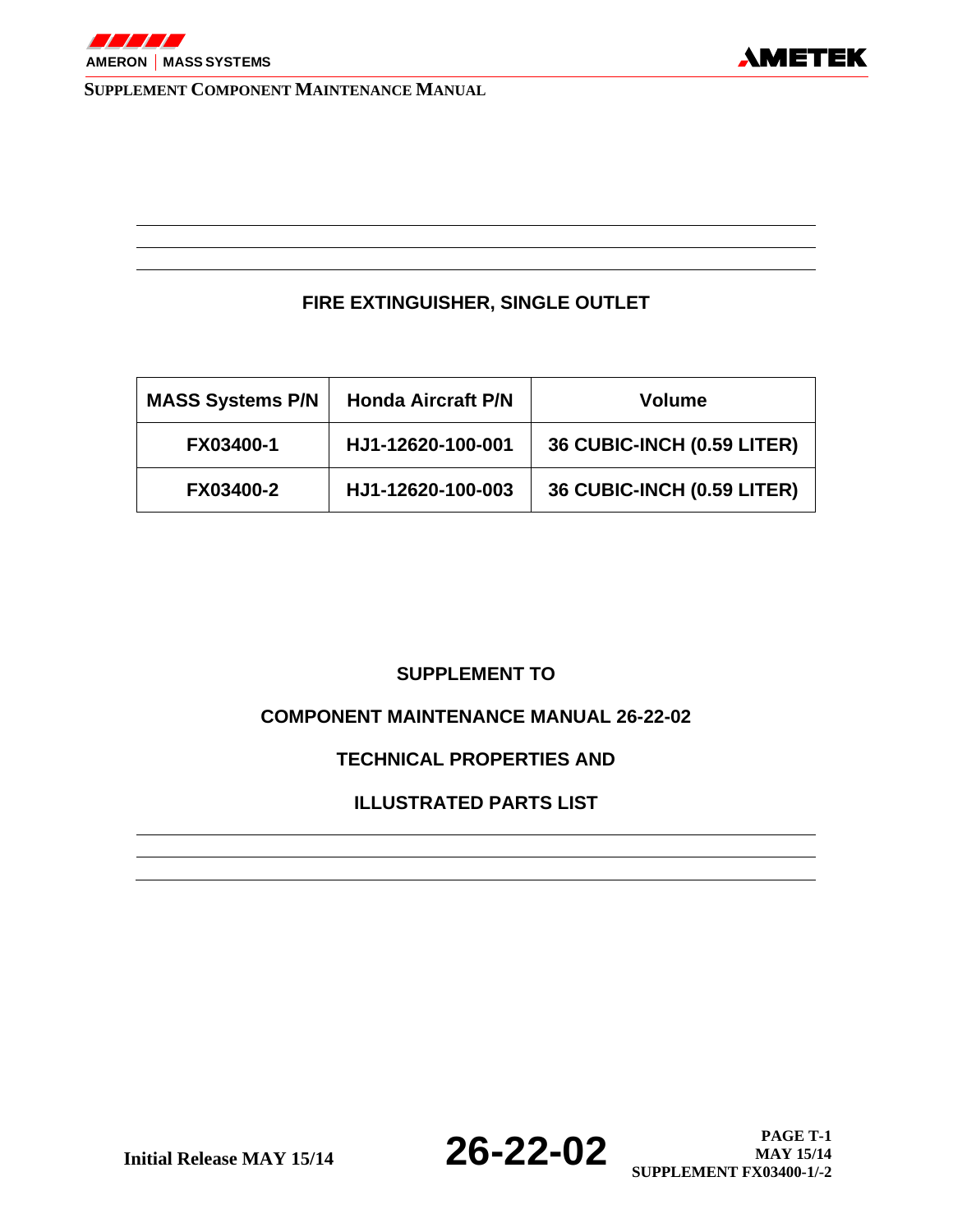

### **CONFIDENTIALITY NOTICE**

AMETEK

This document contains confidential and proprietary information, which is the property of MASS Systems, AMETEK Ameron, LLC and shall not be copied or reproduced, in whole or in part, or the contents divulged or used for manufacture, without the specific written permission of MASS Systems, AMETEK Ameron, LLC. Recipient, by acceptance, use, or retention of this document, acknowledges and agrees to the foregoing and covenants to maintain the contents in confidence.

## **TECHNICAL DATA EXPORT NOTICE**

This data is exported to the requirements of the United States Government Export Administration Act of 1969, as amended, and promulgated by the export administration regulations as issued by the U. S. Department of Commerce. The data may not be reproduced and shall not, without the written permission of MASS Systems, AMETEK Ameron, LLC, be used for purposes of manufacture, or shall it be neither disclosed, re-exported, nor transmitted directly or indirectly from the importing country to any person, government, governmental entity or institution of another foreign government. It is understood and agreed that the use of this data shall be limited to the following purposes: (i) use by Support Service Contractors (except for manufacture), (ii) emergency repair or overhaul work, (iii) receiving inspection of hardware, (iv) evaluation of a bid or proposal. By acknowledgement of receipt of data containing this legend, importer agrees to comply thereto.

### **PMA PARTS NOTICE**

MASS Systems, AMETEK Ameron, LLC will provide full warranty on all fire extinguishers provided the component parts used in the repair and overhaul process have formal after market FAA-PMA authority for use on the fire extinguisher application.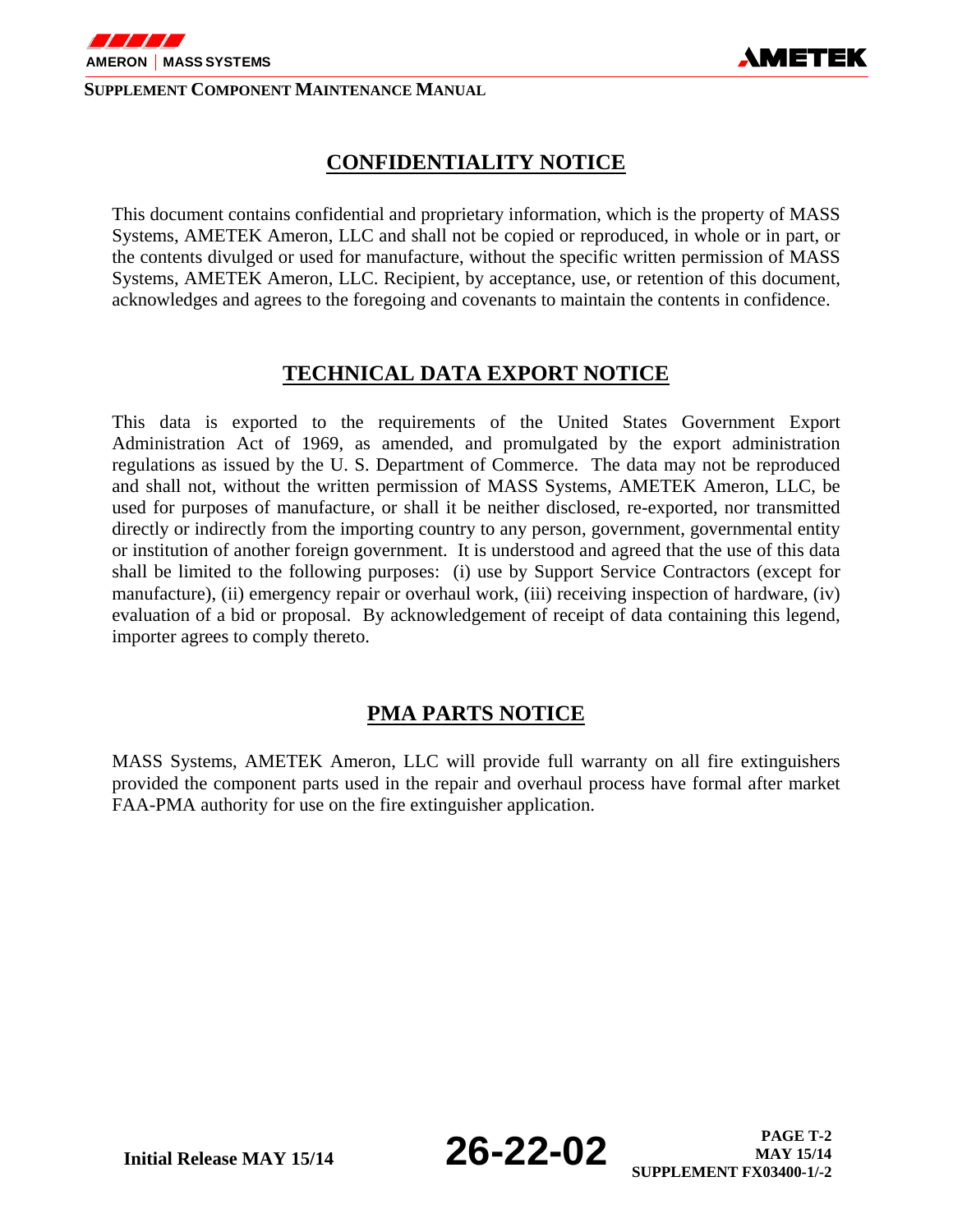

# **RECORD OF REVISIONS**

| REV.<br>NO.      | <b>ISSUE</b><br><b>DATE</b> | <b>DATE</b><br><b>FILED</b> | BY                     | REV.<br>NO. | <b>ISSUE</b><br><b>DATE</b> | <b>DATE</b><br><b>FILED</b> | $\mathbf{B}\mathbf{Y}$ |
|------------------|-----------------------------|-----------------------------|------------------------|-------------|-----------------------------|-----------------------------|------------------------|
| $\boldsymbol{0}$ | May 15/14                   | May 15/14                   | $\overline{\text{EK}}$ |             |                             |                             |                        |
|                  |                             |                             |                        |             |                             |                             |                        |
|                  |                             |                             |                        |             |                             |                             |                        |
|                  |                             |                             |                        |             |                             |                             |                        |
|                  |                             |                             |                        |             |                             |                             |                        |
|                  |                             |                             |                        |             |                             |                             |                        |
|                  |                             |                             |                        |             |                             |                             |                        |
|                  |                             |                             |                        |             |                             |                             |                        |
|                  |                             |                             |                        |             |                             |                             |                        |
|                  |                             |                             |                        |             |                             |                             |                        |
|                  |                             |                             |                        |             |                             |                             |                        |
|                  |                             |                             |                        |             |                             |                             |                        |
|                  |                             |                             |                        |             |                             |                             |                        |
|                  |                             |                             |                        |             |                             |                             |                        |
|                  |                             |                             |                        |             |                             |                             |                        |
|                  |                             |                             |                        |             |                             |                             |                        |
|                  |                             |                             |                        |             |                             |                             |                        |
|                  |                             |                             |                        |             |                             |                             |                        |
|                  |                             |                             |                        |             |                             |                             |                        |
|                  |                             |                             |                        |             |                             |                             |                        |
|                  |                             |                             |                        |             |                             |                             |                        |
|                  |                             |                             |                        |             |                             |                             |                        |
|                  |                             |                             |                        |             |                             |                             |                        |
|                  |                             |                             |                        |             |                             |                             |                        |
|                  |                             |                             |                        |             |                             |                             |                        |
|                  |                             |                             |                        |             |                             |                             |                        |
|                  |                             |                             |                        |             |                             |                             |                        |
|                  |                             |                             |                        |             |                             |                             |                        |
|                  |                             |                             |                        |             |                             |                             |                        |

**Initial Release MAY 15/14 26-22-02 PAGE RR-1 PAGE RR-1 SUPPLEMENT FX03400-1/-2** 

**MAY 15/14**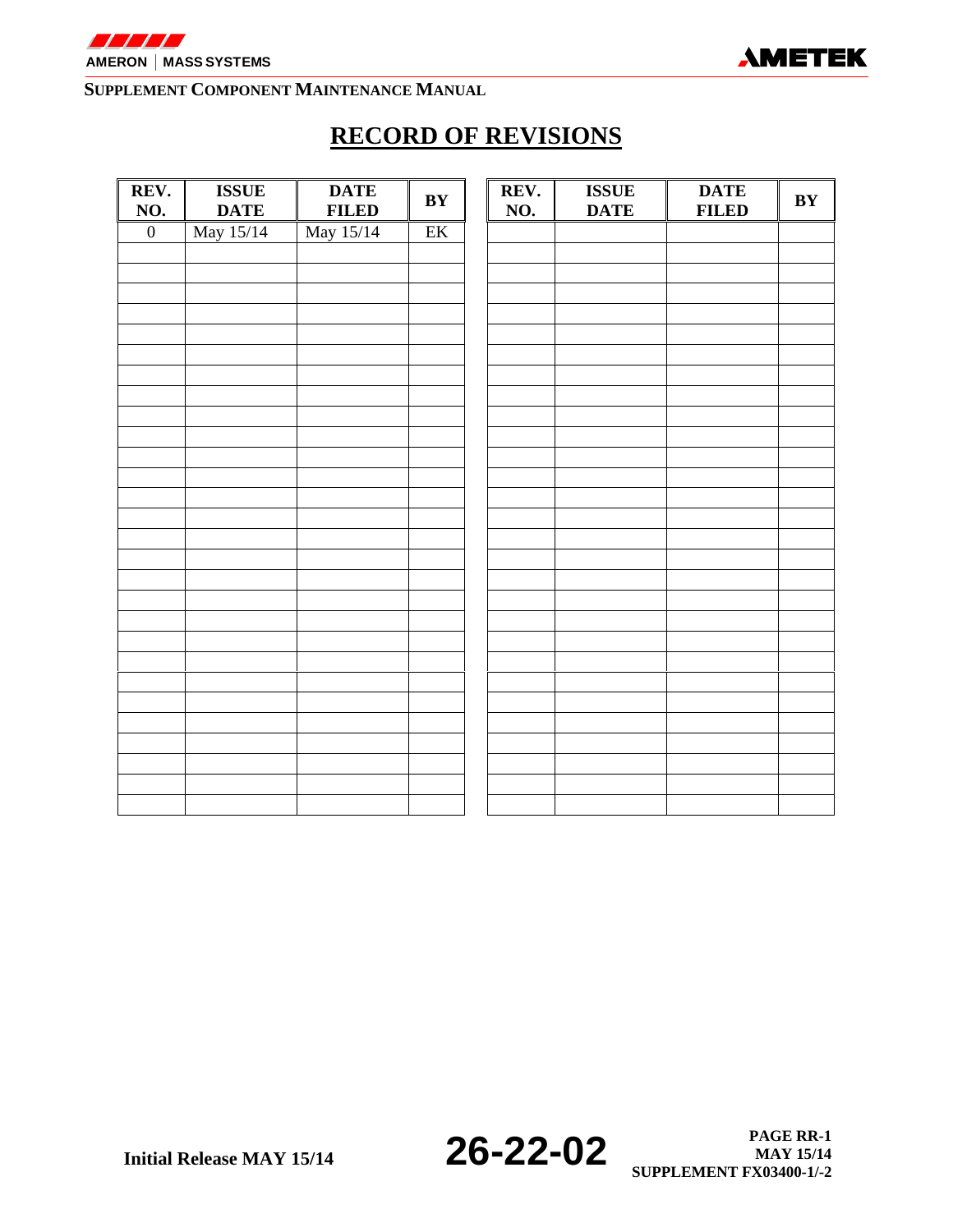

# **RECORD OF TEMPORARY REVISIONS**

| <b>REVISION</b><br>$\underline{\mathrm{NO}}$ . | <b>PAGE</b><br><b>NUMBER</b> | <b>ISSUE DATE</b> | BY | <b>DATE</b><br><b>REMOVED</b> | BY |
|------------------------------------------------|------------------------------|-------------------|----|-------------------------------|----|
|                                                |                              |                   |    |                               |    |
|                                                |                              |                   |    |                               |    |
|                                                |                              |                   |    |                               |    |
|                                                |                              |                   |    |                               |    |
|                                                |                              |                   |    |                               |    |
|                                                |                              |                   |    |                               |    |
|                                                |                              |                   |    |                               |    |
|                                                |                              |                   |    |                               |    |
|                                                |                              |                   |    |                               |    |
|                                                |                              |                   |    |                               |    |
|                                                |                              |                   |    |                               |    |
|                                                |                              |                   |    |                               |    |
|                                                |                              |                   |    |                               |    |
|                                                |                              |                   |    |                               |    |
|                                                |                              |                   |    |                               |    |
|                                                |                              |                   |    |                               |    |
|                                                |                              |                   |    |                               |    |
|                                                |                              |                   |    |                               |    |
|                                                |                              |                   |    |                               |    |
|                                                |                              |                   |    |                               |    |
|                                                |                              |                   |    |                               |    |
|                                                |                              |                   |    |                               |    |
|                                                |                              |                   |    |                               |    |
|                                                |                              |                   |    |                               |    |
|                                                |                              |                   |    |                               |    |
|                                                |                              |                   |    |                               |    |
|                                                |                              |                   |    |                               |    |
|                                                |                              |                   |    |                               |    |
|                                                |                              |                   |    |                               |    |
|                                                |                              |                   |    |                               |    |
|                                                |                              |                   |    |                               |    |
|                                                |                              |                   |    |                               |    |
|                                                |                              |                   |    |                               |    |
|                                                |                              |                   |    |                               |    |
|                                                |                              |                   |    |                               |    |
|                                                |                              |                   |    |                               |    |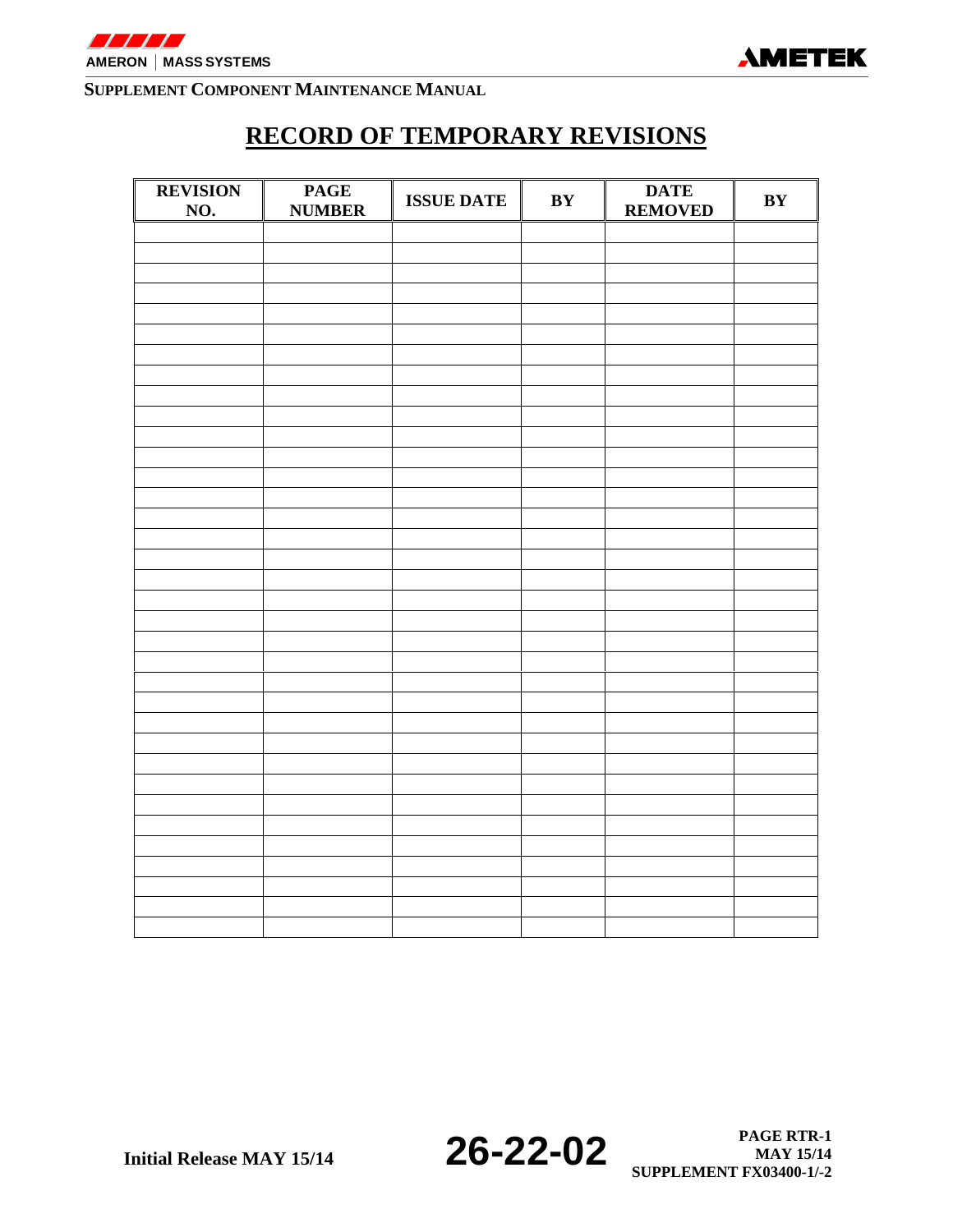



# **SERVICE BULLETIN LIST**

| <b>SERVICE BULLETIN</b> | <b>ISSUE DATE</b> | <b>DATE FILED</b> | $\overline{BY}$ |
|-------------------------|-------------------|-------------------|-----------------|
|                         |                   |                   |                 |
|                         |                   |                   |                 |
|                         |                   |                   |                 |
|                         |                   |                   |                 |
|                         |                   |                   |                 |
|                         |                   |                   |                 |
|                         |                   |                   |                 |
|                         |                   |                   |                 |
|                         |                   |                   |                 |
|                         |                   |                   |                 |
|                         |                   |                   |                 |
|                         |                   |                   |                 |
|                         |                   |                   |                 |
|                         |                   |                   |                 |
|                         |                   |                   |                 |
|                         |                   |                   |                 |
|                         |                   |                   |                 |
|                         |                   |                   |                 |
|                         |                   |                   |                 |
|                         |                   |                   |                 |
|                         |                   |                   |                 |
|                         |                   |                   |                 |
|                         |                   |                   |                 |
|                         |                   |                   |                 |
|                         |                   |                   |                 |
|                         |                   |                   |                 |
|                         |                   |                   |                 |
|                         |                   |                   |                 |
|                         |                   |                   |                 |
|                         |                   |                   |                 |
|                         |                   |                   |                 |
|                         |                   |                   |                 |
|                         |                   |                   |                 |
|                         |                   |                   |                 |
|                         |                   |                   |                 |
|                         |                   |                   |                 |
|                         |                   |                   |                 |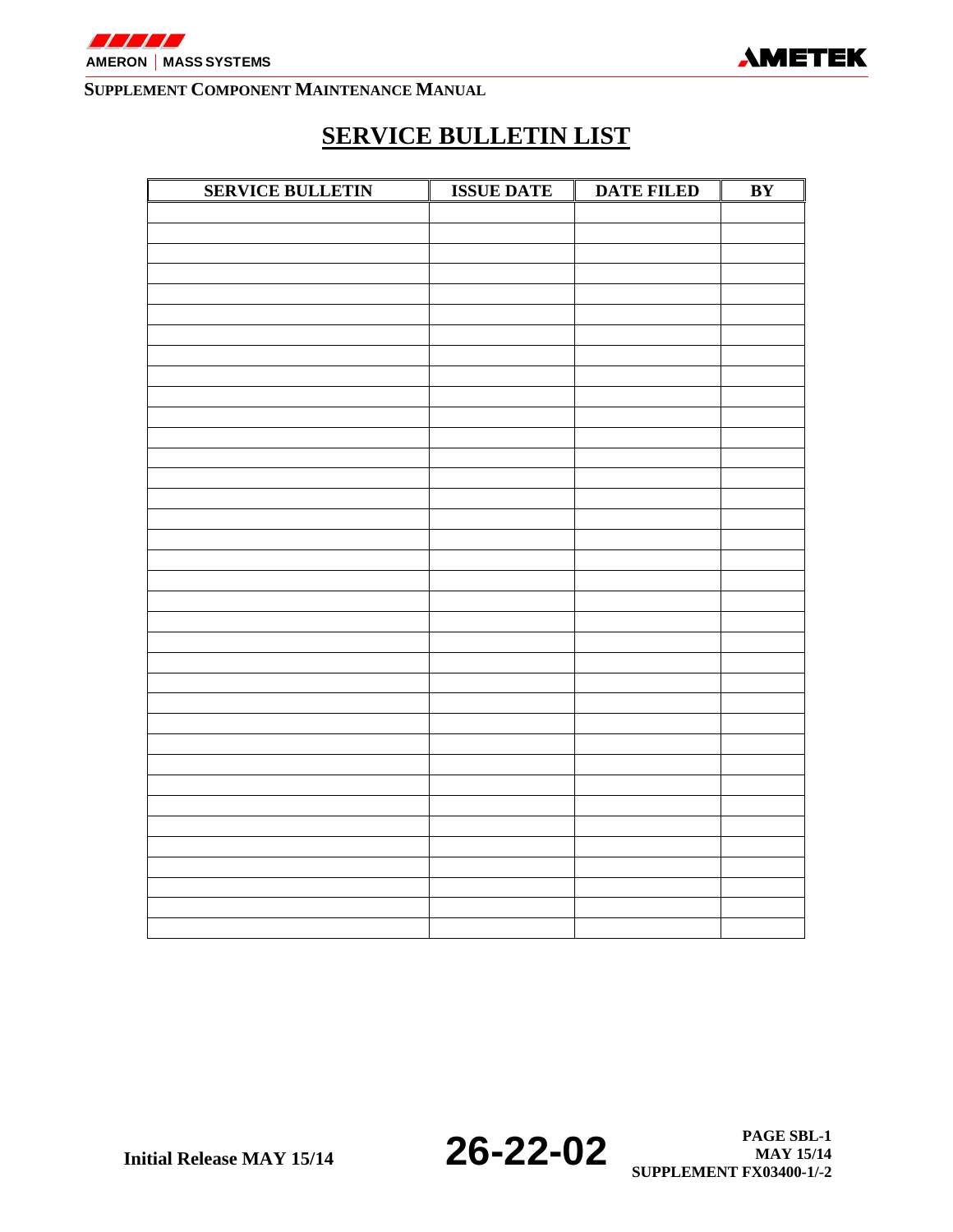

# **LIST OF EFFECTIVE PAGES**

| <b>SUBJECT</b>                         | <b>PAGE</b>        | <b>DATE</b>                         |
|----------------------------------------|--------------------|-------------------------------------|
| Title Page<br><b>Notices</b>           | $T-1$<br>$T-2$     | May 15/14<br>May 15/14              |
| <b>Record of Revisions</b>             | $RR-1$             | May 15/14                           |
| Record of Temporary Revisions          | $RTR-1$            | May 15/14                           |
| Service Bulletin List                  | $SBL-1$            | May 15/14                           |
| List of Effective Pages                | $LEP-1$            | May 15/14                           |
| <b>Technical Properties</b>            | 1<br>$\frac{2}{3}$ | May 15/14<br>May 15/14<br>May 15/14 |
| Testing and Fault Isolation            | 101                | May 15/14                           |
| Assembly (Including Storage)           | 701<br>702         | May 15/14<br>May 15/14              |
| Special Tools, Fixtures, and Equipment | 901                | May 15/14                           |
| <b>Illustrated Parts List</b>          | 1001<br>1002       | May 15/14<br>May 15/14              |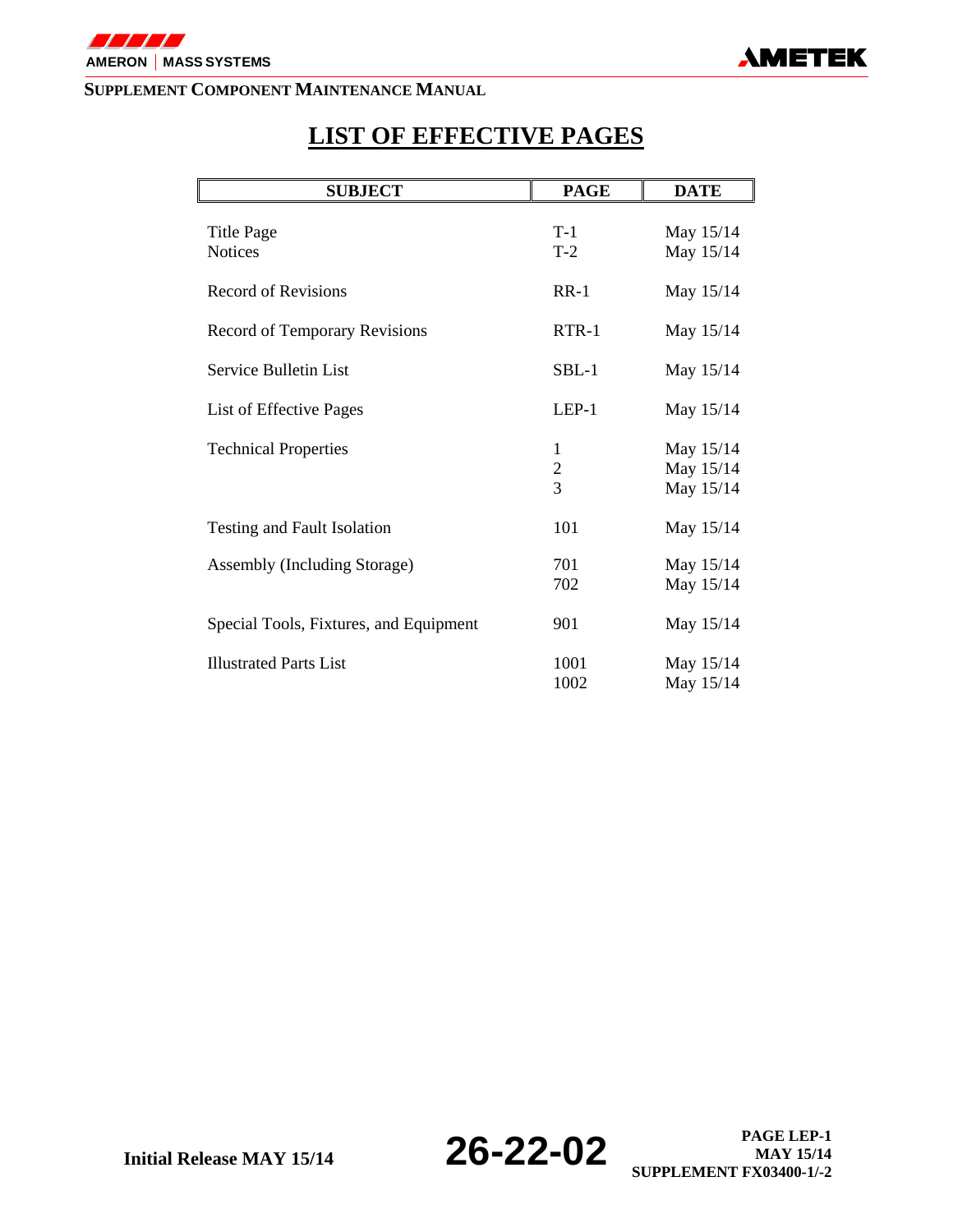

# **TECHNICAL PROPERTIES**

| <b>Table 1</b>                                                                                           |                                               |  |  |  |  |
|----------------------------------------------------------------------------------------------------------|-----------------------------------------------|--|--|--|--|
| <b>PROPERTY</b>                                                                                          | <b>SPECIFICATION</b>                          |  |  |  |  |
| Description                                                                                              |                                               |  |  |  |  |
| Part Number                                                                                              | FX03400-1 & -2                                |  |  |  |  |
| Nomenclature                                                                                             | Fire Extinguisher. Single Outlet              |  |  |  |  |
| Complies With                                                                                            | MIL-C-22284 and DOT-SP 10440-1000             |  |  |  |  |
| <b>Functional Properties</b>                                                                             |                                               |  |  |  |  |
| Internal Volume $(FX03400-1, -2)$                                                                        | 36 cubic-inches (0.59 liter)                  |  |  |  |  |
| <b>Extinguishing Agent</b>                                                                               | Bromotrifluoromethane ( $CBrF_3$ ) Halon 1301 |  |  |  |  |
| Pressurizing Gas                                                                                         | Nitrogen $(N_2)$                              |  |  |  |  |
| Pressure Data At 70°F (21°C)                                                                             |                                               |  |  |  |  |
| <b>Charge Pressure</b>                                                                                   | 600 to 625 psig (4137 to 4309 kPag)           |  |  |  |  |
| Hydrostatic Test Pressure *                                                                              | 2000 psig (13790 kPag)                        |  |  |  |  |
| <b>Burst Pressure</b>                                                                                    | 3000 psig (20684 kPag) minimum                |  |  |  |  |
| Leakage Rate                                                                                             | $1.0 \times 10^{-6}$ scc/second maximum       |  |  |  |  |
| <b>Safety Relief</b>                                                                                     | 1600 to 1800 psig (11032 to 12411 kPag)       |  |  |  |  |
| <b>Ambient Temperature Range</b>                                                                         | -65°F to +185°F (-54°C to +85°C)              |  |  |  |  |
| Weight Data                                                                                              |                                               |  |  |  |  |
| Empty Fire Extinguisher **                                                                               | See Table 2                                   |  |  |  |  |
| Extinguishing Agent (full charge)                                                                        | See Table 2                                   |  |  |  |  |
| Nitrogen Charge                                                                                          | See Table 2                                   |  |  |  |  |
| Charged Fire Extinguisher                                                                                | See Table 2                                   |  |  |  |  |
| Allowable weight deviation - actual weight                                                               | Minus $0.10$ pound $(0.05 \text{ kg})$        |  |  |  |  |
| versus weight marked on identification plate                                                             |                                               |  |  |  |  |
| The fire extinguisher hydrostatic test interval is every 5 years. If 5 years have not elapsed,<br>$\ast$ |                                               |  |  |  |  |
| hydrostatic test can be waived Per CFR Title 49, section 180.205.                                        |                                               |  |  |  |  |

\*\* Weight does not include cartridge (Item 10).

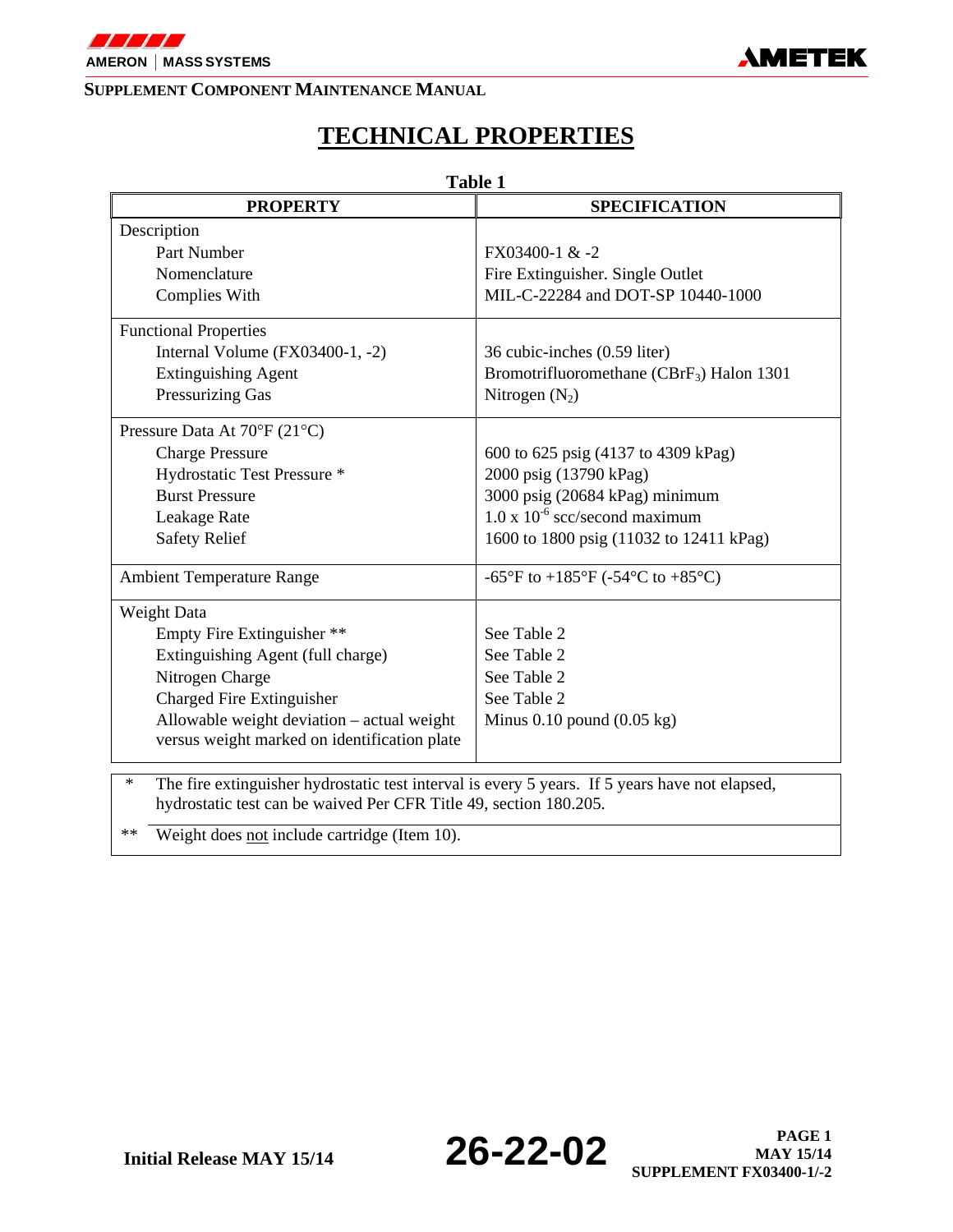

# **AMETEK**

#### **SUPPLEMENT COMPONENT MAINTENANCE MANUAL**

| <b>PROPERTY</b>                                                                                                                                                                                                                                                                                                          | <b>SPECIFICATION</b>                                                                                                                                                                                                                                                                                                                                                                           |
|--------------------------------------------------------------------------------------------------------------------------------------------------------------------------------------------------------------------------------------------------------------------------------------------------------------------------|------------------------------------------------------------------------------------------------------------------------------------------------------------------------------------------------------------------------------------------------------------------------------------------------------------------------------------------------------------------------------------------------|
| Cartridge Data, Single Bridgewire<br>Voltage<br>Current Rating - All-Fire<br>No-Fire<br><b>Test Current</b><br><b>Bridgewire Resistance</b><br>Electrical Connector, 3 Pin, Mates with<br>Service Life<br>Maximum Life (Service and Storage)<br>Classification<br>Torque<br>Lockwire Size<br><b>Electrical Schematic</b> | 16 to 32 VDC<br>3.5 amps minimum for 50 milliseconds<br>1.0 amps or 1.0 watt for 5 minutes<br>20 milliamps maximum continuous<br>0.9 to 1.1 Ohm<br>MS38999-26WA98SN (J1)<br>12-years max. service<br>15 years total<br>1.4s, UN0323<br>90 to 100 inch-pounds (10.2 to 11.3 N·m)<br>0.032 inch (0.81 mm)<br>BRIDGEWIRE 1.0±.10 OHM<br>J1<br>Α<br>B<br>С<br><b>DETONATOR</b><br>CASE<br>CASE GND |
| Temperature Compensated Pressure Switch<br>Data (TCPS) at 70°F (21°C)<br><b>Voltage Rating</b><br><b>Current Rating</b><br><b>Actuates Open - Decreasing Pressure</b><br><b>Connector Pins</b><br>Press-To-Test<br><b>Electrical Connector</b><br><b>Electrical Connector Mates With</b><br><b>Electrical Schematic</b>  | 28 VDC nominal<br>0.5 amps nominal<br>Below 540 psig (3723 kPag)<br>Normally Close between Pins 1 and 2 with pressure<br>Actuates Open between Pins 1 and 2<br>D38999/21YA35PN (J2)<br>D38999/26WA35SN<br>PRESS-TO-TEST<br>J <sub>2</sub><br>$1^\circ$<br>2 <sub>o</sub><br>3 <sub>o</sub><br>4 o<br>5 <sub>o</sub><br>$6^\circ$                                                               |
| <b>Outlet Disc Data</b><br>Burst Pressure Data at 70°F (21°C)<br><b>Flange Thickness</b>                                                                                                                                                                                                                                 | 1600 to 1800 psig (11032 to 12411 kPag)<br>0.095 to 0.105 inch (2.41 to 2.67 mm)                                                                                                                                                                                                                                                                                                               |

**Initial Release MAY 15/14 26-22-02 PAGE 2 MAY 15/14 SUPPLEMENT FX03400-1/-2**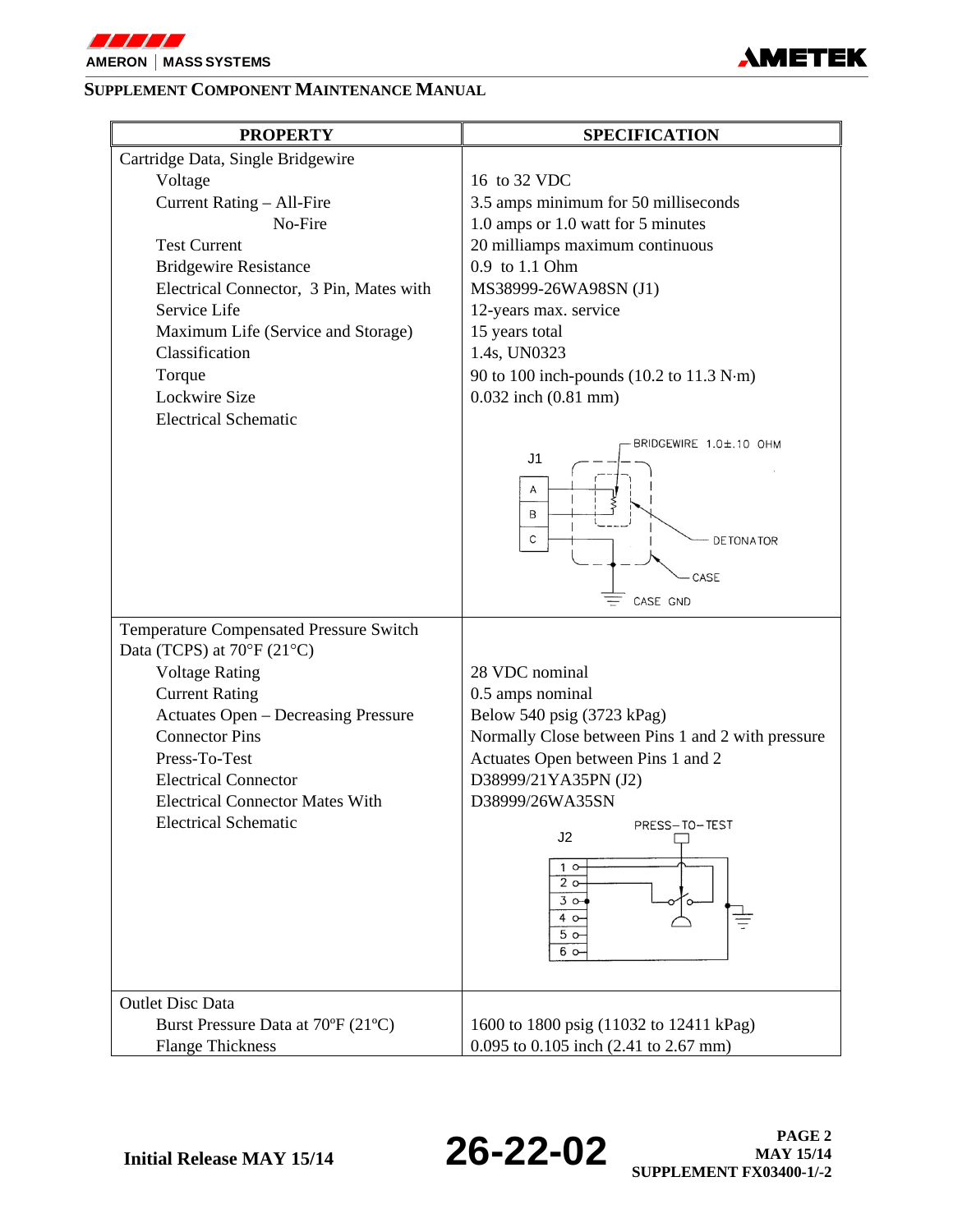



| Minimum boss height                                                            | 0.190-INCH<br>$(4.83$ MM)                                                                                                       |
|--------------------------------------------------------------------------------|---------------------------------------------------------------------------------------------------------------------------------|
| Discharge Outlet Fitting Data<br><b>Thread Size</b><br>Torque<br>Lockwire Size | AS4395E08 (.750-16 UNJ-3A)<br>25 to 30 foot-pounds $(33.9 \text{ to } 40.7 \text{ N}\cdot\text{m})$<br>$0.032$ inch $(0.81$ mm) |

| FIRE EXTINGUISHER PART NO. VS. WEIGHT |                                                                                              |                                      |                     |                          |  |  |  |
|---------------------------------------|----------------------------------------------------------------------------------------------|--------------------------------------|---------------------|--------------------------|--|--|--|
| PART NO.                              | <b>EMPTY FIRE EXT.</b>                                                                       | <b>AGENT</b>                         | <b>NITROGEN</b>     | <b>CHARGED FIRE EXT.</b> |  |  |  |
|                                       | (nominal)                                                                                    |                                      |                     | $(nominal)*$             |  |  |  |
|                                       | $2.07$ lbs                                                                                   | $0.75$ to $0.85$ lb                  | 0.051b              | $2.96$ lbs               |  |  |  |
| FX03400-1                             | $(0.94 \text{ kg})$                                                                          | $(0.34 \text{ to } 0.39 \text{ kg})$ | $(0.02 \text{ kg})$ | $(1.34 \text{ kg})$      |  |  |  |
| FX03400-2                             | $2.07$ lbs                                                                                   | 1.00 to 1.10 lbs                     | $0.05$ lb           | $3.21$ lbs               |  |  |  |
|                                       | $(0.94 \text{ kg})$                                                                          | $(0.45 \text{ to } 0.50)$            | $(0.02 \text{ kg})$ | $(1.46 \text{ kg})$      |  |  |  |
| $\ast$<br>device.                     | Charged Fire Extinguisher maximum weight does not include any protective caps or anti-recoil |                                      |                     |                          |  |  |  |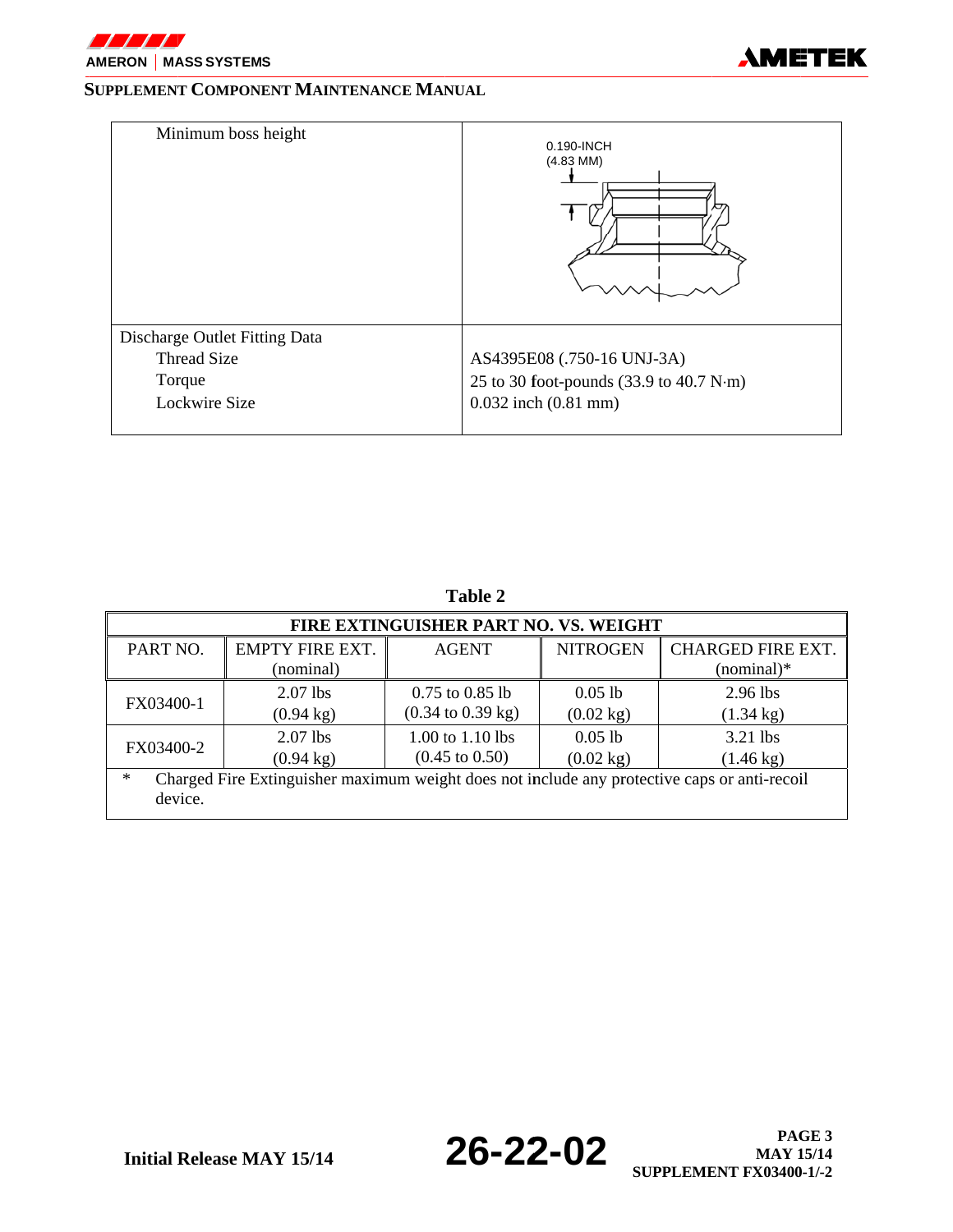

## **TESTING AND FAULT ISOLATION**

Test the Temperature compensated pressure switch (TCPS) P/N SW00600-1 using Table 101 to compare temperature versus pressure switch points requirements. Table 101 provides the pressure tolerance band (min. & max) that each TCPS is allowed to switch over from a closed circuit to an open circuit between pins 1 & 2 as pressure is decreasing. The TCPS should output a "closed circuit" for pressures above the max. switch point value and an "open circuit" for pressures below the min. switch point value at the specified temperature.

| <b>TEMP</b>  | <b>PRESSURE - PSIG</b> |            | <b>TEMP</b>     |            | <b>PRESSURE KPAG</b> |
|--------------|------------------------|------------|-----------------|------------|----------------------|
| $\mathbf{P}$ | <b>MIN</b>             | <b>MAX</b> | $\rm ^{\circ}C$ | <b>MIN</b> | <b>MAX</b>           |
| 60           | 448                    | 508        | 15.6            | 3089       | 3503                 |
| 62           | 454                    | 514        | 16.7            | 3130       | 3544                 |
| 64           | 461                    | 521        | 17.8            | 3178       | 3592                 |
| 66           | 467                    | 527        | 18.9            | 3220       | 3634                 |
| 68           | 473                    | 533        | 20.0            | 3261       | 3675                 |
| 70           | 480                    | 540        | 21.1            | 3309       | 3723                 |
| 72           | 486                    | 546        | 22.2            | 3351       | 3765                 |
| 74           | 493                    | 553        | 23.3            | 3399       | 3813                 |
| 76           | 500                    | 560        | 24.4            | 3447       | 3861                 |
| 78           | 506                    | 566        | 25.6            | 3489       | 3902                 |
| 80           | 513                    | 573        | 26.7            | 3537       | 3951                 |
| 82           | 521                    | 581        | 27.8            | 3592       | 4006                 |
| 84           | 528                    | 588        | 28.9            | 3640       | 4054                 |
| 86           | 535                    | 595        | 30.0            | 3689       | 4102                 |
| 88           | 543                    | 603        | 31.1            | 3744       | 4158                 |
| 90           | 550                    | 610        | 32.2            | 3792       | 4206                 |
| 92           | 558                    | 618        | 33.3            | 3847       | 4261                 |
| 94           | 565                    | 625        | 34.4            | 3896       | 4309                 |
| 96           | 573                    | 633        | 35.6            | 3951       | 4364                 |
| 98           | 580                    | 640        | 36.7            | 3999       | 4413                 |
| 100          | 588                    | 648        | 37.8            | 4054       | 4468                 |

#### **TCPS Switch Points – Temperature versus Pressure (SW00600-1) Table 101**

NOTE: If the measured temperature is not in the table, use the higher temperature listed for the required pressure.

Recommended Test Intervals:

Weight check: The recommended weight check interval for the fire extinguisher should be every 5 years. Bridgewire check: The recommended bridgewire check interval for the cartridge should be every 3 years.

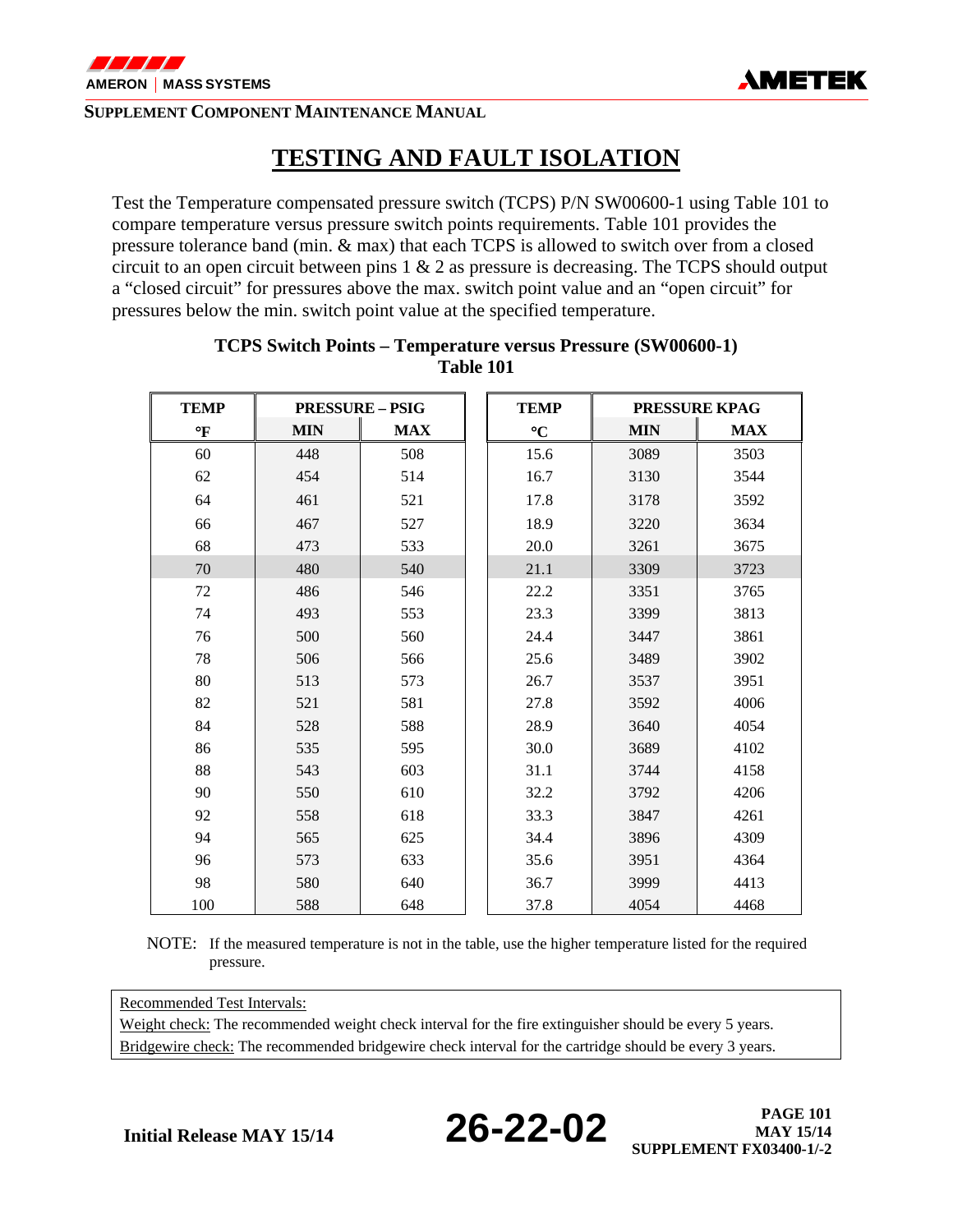

## **ASSEMBLY (INCLUDING STORAGE)**

The Nitrogen gas charge pressure for the actual temperature of the fire extinguisher is listed in Table 701 and Table 702.

| <b>TEMP</b>  | <b>PRESSURE - PSIG</b> |            | <b>TEMP</b>  |            | PRESSURE PSIG |
|--------------|------------------------|------------|--------------|------------|---------------|
| $\mathbf{F}$ | <b>MIN</b>             | <b>MAX</b> | $\mathbf{P}$ | <b>MIN</b> | <b>MAX</b>    |
| 60           | 566                    | 591        | 80           | 637        | 662           |
| 61           | 569                    | 594        | 81           | 641        | 666           |
| 62           | 573                    | 598        | 82           | 645        | 670           |
| 63           | 576                    | 601        | 83           | 649        | 674           |
| 64           | 579                    | 604        | 84           | 653        | 678           |
| 65           | 583                    | 608        | 85           | 657        | 682           |
| 66           | 586                    | 611        | 86           | 661        | 686           |
| 67           | 590                    | 615        | 87           | 665        | 690           |
| 68           | 593                    | 618        | 88           | 669        | 694           |
| 69           | 597                    | 622        | 89           | 673        | 698           |
| 70           | 600                    | 625        | 90           | 677        | 702           |
| 71           | 604                    | 629        | 91           | 681        | 706           |
| 72           | 607                    | 632        | 92           | 685        | 710           |
| 73           | 611                    | 636        | 93           | 689        | 714           |
| 74           | 615                    | 640        | 94           | 694        | 719           |
| 75           | 618                    | 643        | 95           | 698        | 723           |
| 76           | 622                    | 647        | 96           | 702        | 727           |
| 77           | 626                    | 651        | 97           | 706        | 731           |
| 78           | 629                    | 654        | 98           | 710        | 735           |
| 79           | 633                    | 658        | 99           | 714        | 739           |
|              |                        |            | 100          | 718        | 743           |

### **Temperature versus Charge Pressure – PSIG Table 701**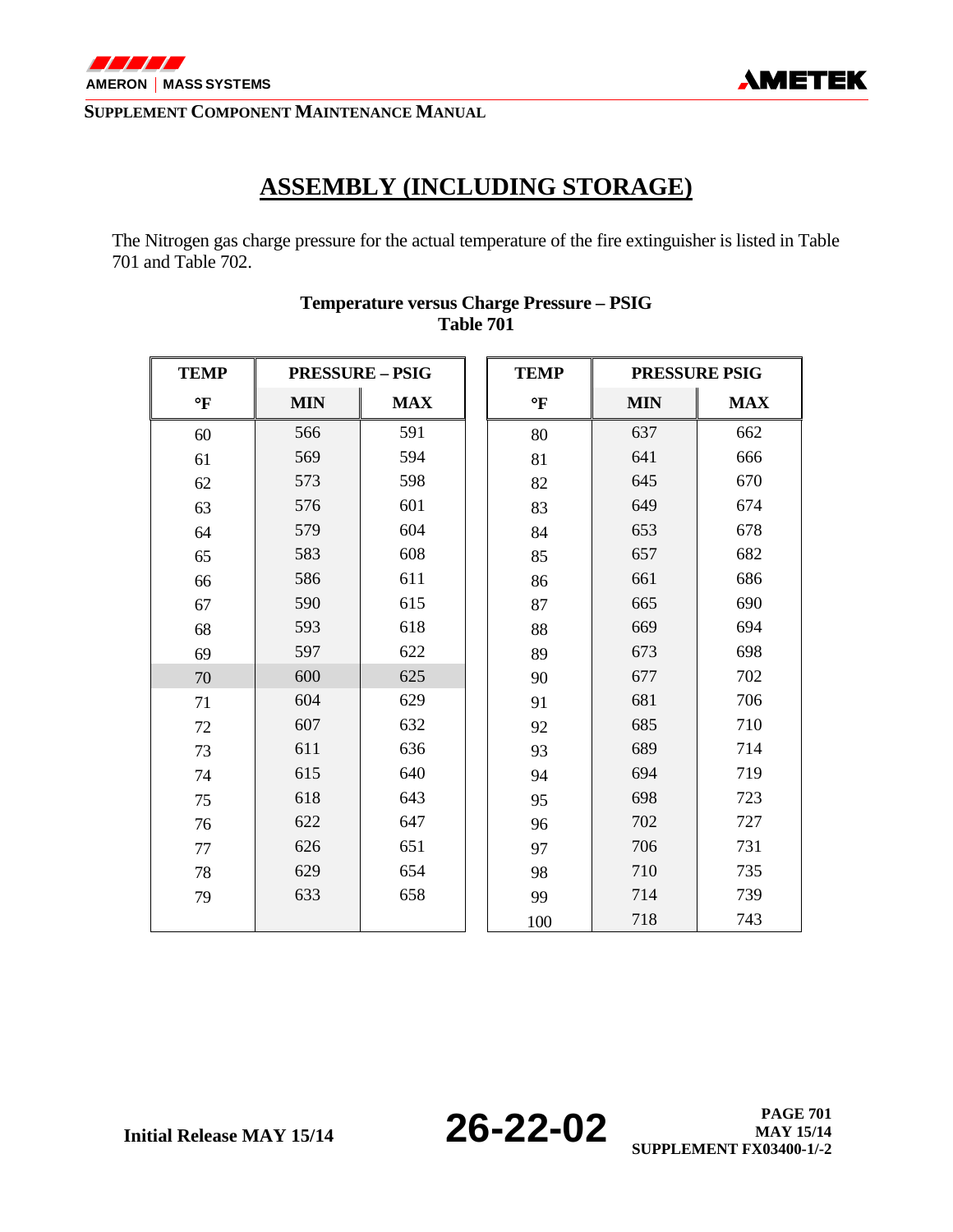

| <b>TEMP</b>     | <b>PRESSURE - KPAG</b> |            | <b>TEMP</b>     | <b>PRESSURE KPAG</b> |            |  |
|-----------------|------------------------|------------|-----------------|----------------------|------------|--|
| $\rm ^{\circ}C$ | <b>MIN</b>             | <b>MAX</b> | $\rm ^{\circ}C$ | <b>MIN</b>           | <b>MAX</b> |  |
| 15.6            | 3902                   | 4075       | 26.7            | 4392                 | 4564       |  |
| 16.1            | 3923                   | 4095       | 27.2            | 4420                 | 4592       |  |
| 16.7            | 3951                   | 4123       | 27.8            | 4447                 | 4619       |  |
| 17.2            | 3971                   | 4144       | 28.3            | 4475                 | 4647       |  |
| 17.8            | 3992                   | 4164       | 28.9            | 4502                 | 4675       |  |
| 18.3            | 4020                   | 4192       | 29.4            | 4530                 | 4702       |  |
| 18.9            | 4040                   | 4213       | 30.0            | 4557                 | 4730       |  |
| 19.4            | 4068                   | 4240       | 30.6            | 4585                 | 4757       |  |
| 20.0            | 4089                   | 4261       | 31.1            | 4613                 | 4785       |  |
| 20.6            | 4116                   | 4289       | 31.7            | 4640                 | 4813       |  |
| 21.1            | 4137                   | 4309       | 32.2            | 4668                 | 4840       |  |
| 21.7            | 4164                   | 4337       | 32.8            | 4695                 | 4868       |  |
| 22.2            | 4185                   | 4357       | 33.3            | 4723                 | 4895       |  |
| 22.8            | 4213                   | 4385       | 4750<br>33.9    |                      | 4923       |  |
| 23.3            | 4240                   | 4413       | 34.4            | 4785                 | 4957       |  |
| 23.9            | 4261                   | 4433       | 35.0            | 4813                 | 4985       |  |
| 24.4            | 4289                   | 4461       | 35.6            | 4840                 | 5012       |  |
| 25.0            | 4316                   | 4488       | 36.1            | 4868                 | 5040       |  |
| 25.6            | 4337                   | 4509       | 36.7            | 4895                 | 5068       |  |
| 26.1            | 4364                   | 4537       | 37.2            | 4923                 | 5095       |  |
|                 |                        |            | 37.8            | 4950                 | 5123       |  |

#### **Temperature versus Charge Pressure – KPAG Table 702**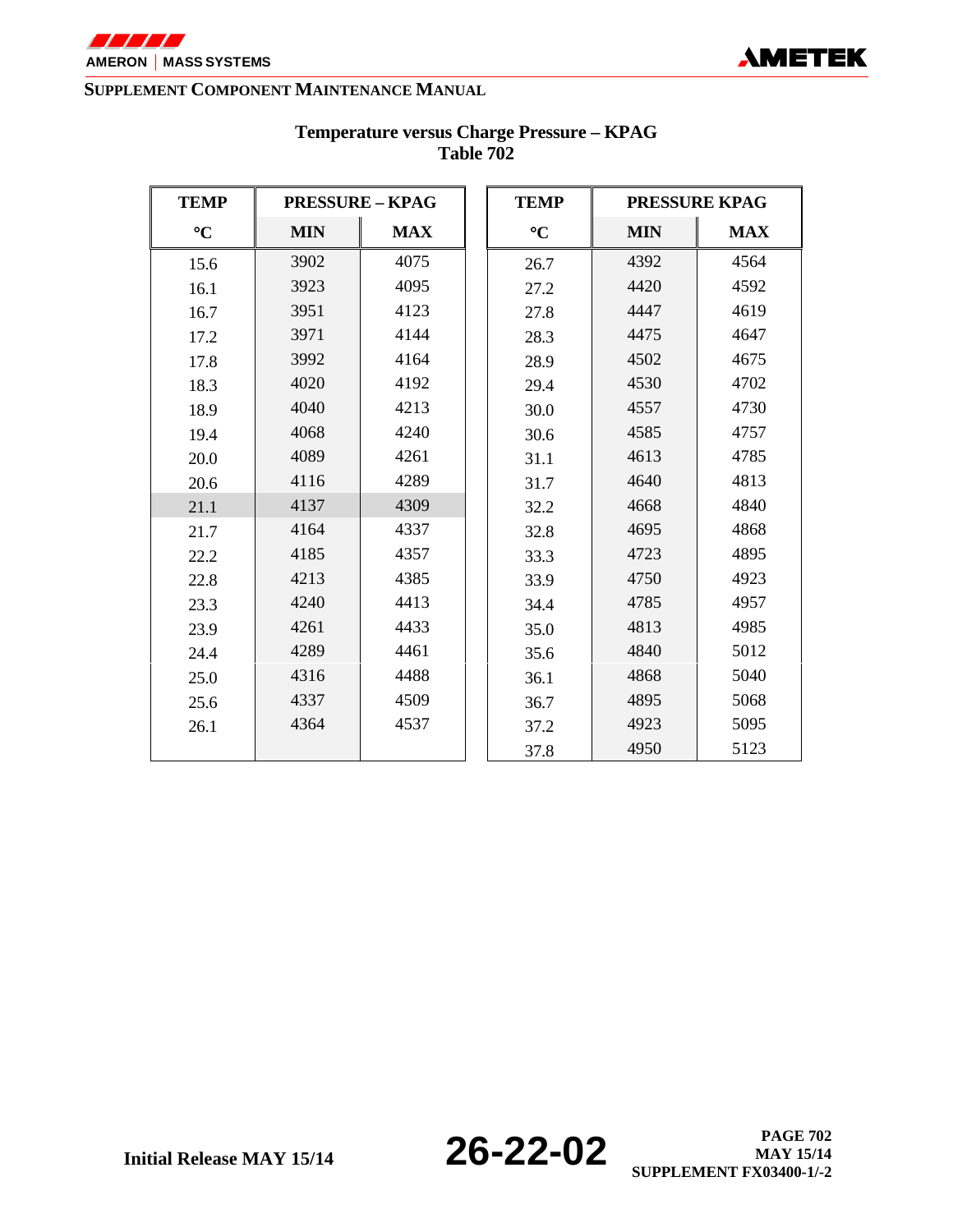

## **SPECIAL TOOLS, FIXTURES, AND EQUIPMENT**

Special tools, fixtures, and test equipment required for maintenance of the fire extinguisher are listed in Table 901. Equivalent items may be substituted.

| <b>NOMENCLATURE</b>                   | <b>PART OR</b><br><b>SPECIFICATION</b><br><b>NUMBER</b> | <b>SOURCE (CAGE)</b>                               |  |  |
|---------------------------------------|---------------------------------------------------------|----------------------------------------------------|--|--|
| Cap, Hydrostatic Test, Discharge Boss | 91021                                                   | <b>MASS Systems, AMETEK</b>                        |  |  |
| Cradle, Fire Extinguisher             | 91033-1                                                 | Ameron, LLC (0FRR4)                                |  |  |
| <b>Outlet Safety Cap</b>              | 51831-1                                                 |                                                    |  |  |
| Resurfacing Tool, Discharge Boss      | $91044 - 1, -2$                                         |                                                    |  |  |
| Safety Chamber, Cartridge             | 91035-2                                                 |                                                    |  |  |
| <b>TCPS</b> Test Box                  | SS00200-1                                               | <b>MASS Systems, AMETEK</b><br>Ameron, LLC (0FRR4) |  |  |
| <b>Welding Fixture</b>                | 91100-1                                                 |                                                    |  |  |

#### **Special Tools, Fixtures, and Equipment Table 901**

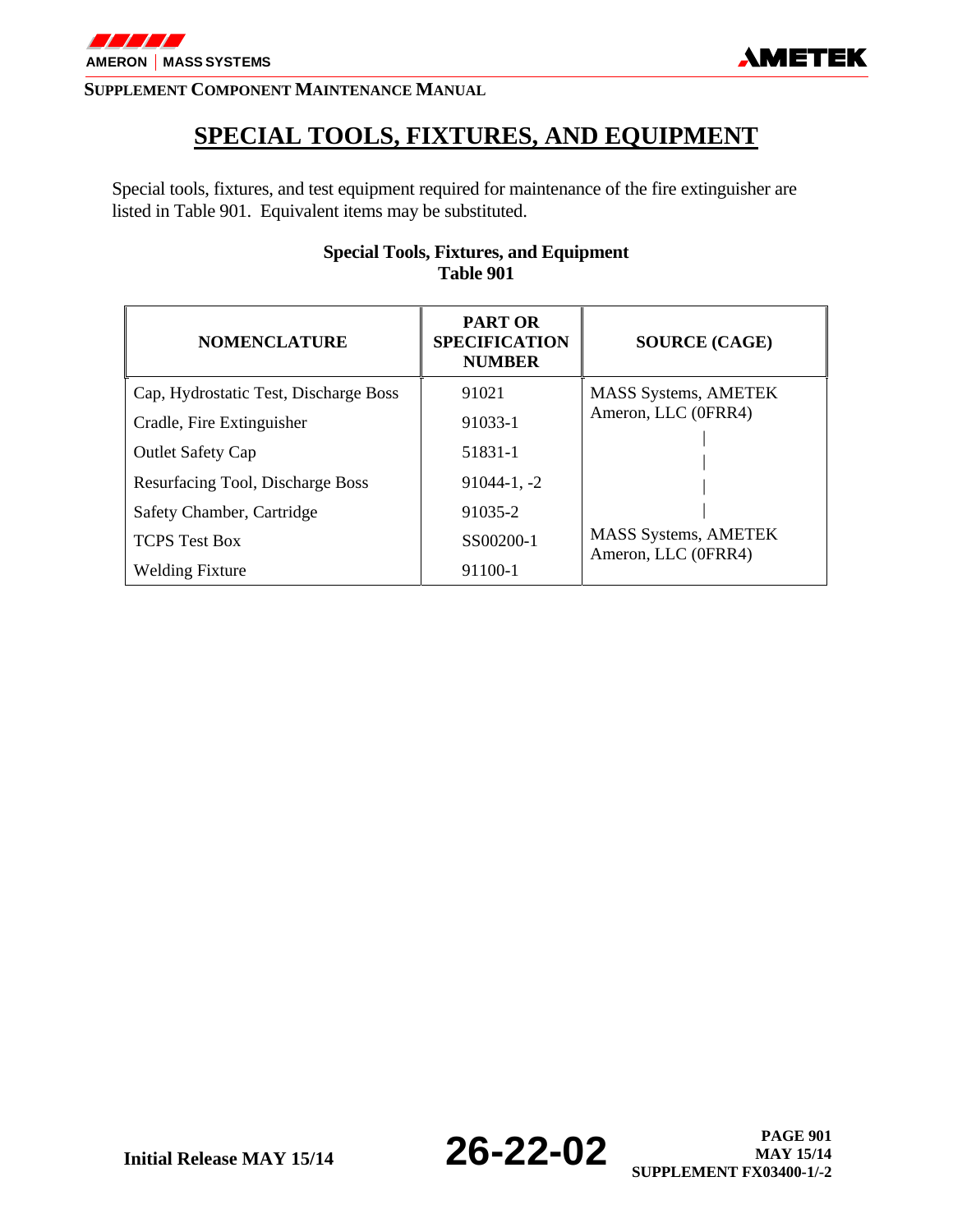

# **ILLUSTRATED PARTS LIST**



**Fire Extinguisher FX03400-1, -2 Exploded View IPL Figure 1001** 

**Initial Release MAY 15/14 26-22-02 PAGE 1001 PAGE 1001 MAY 15/14 SUPPLEMENT FX03400-1/-2**